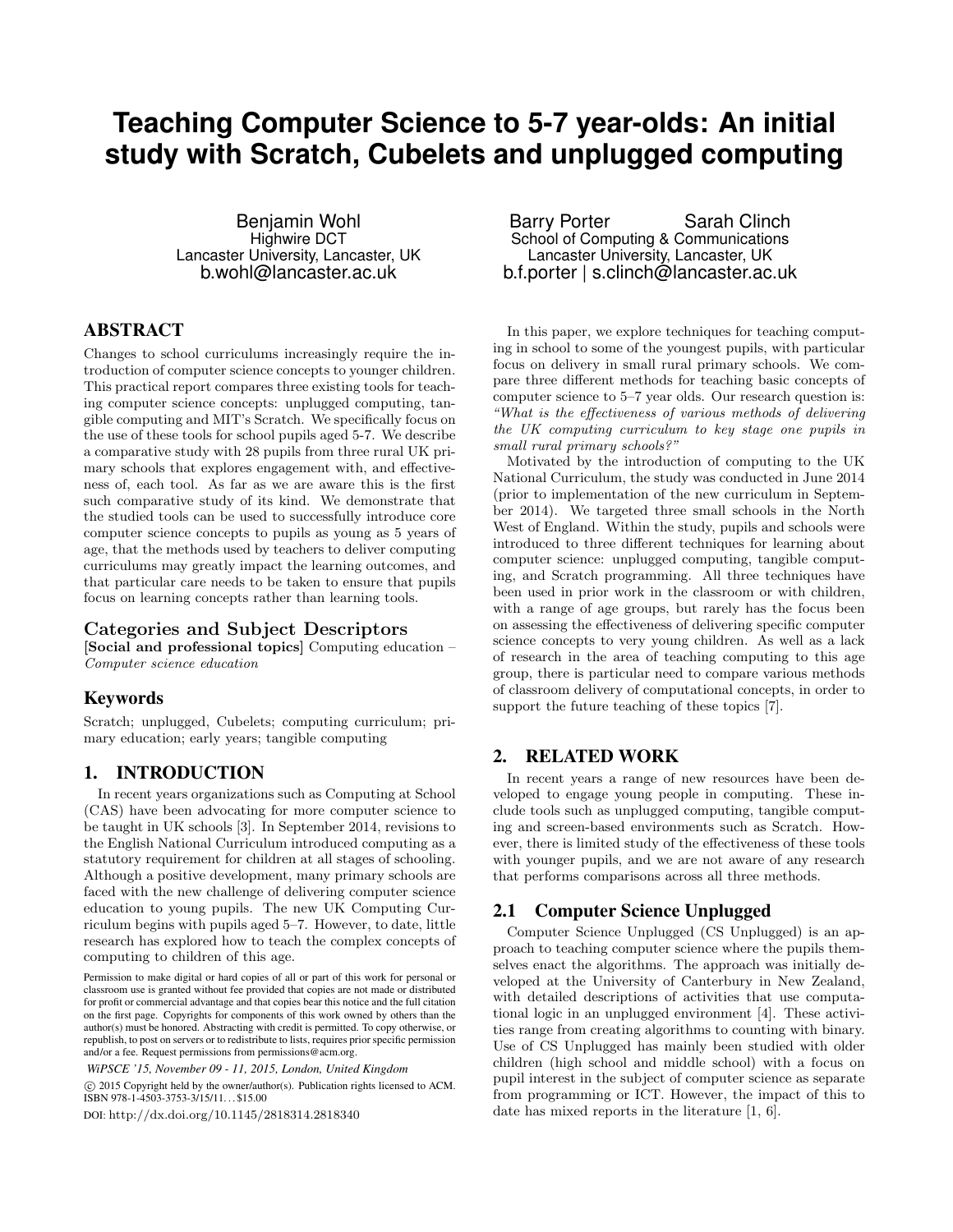## 2.2 Tangible computing and Cubelets

Tangible interfaces have been shown to be effective for teaching complex computation concepts, simulating simple computation processes at a high levl of abstraction [18].

A number of tangible computation devices have been developed to be useable with little or no instruction, often using a system that resembles Lego or stacking blocks that allows the units to interact in a complex manner [10]. Tangible interfaces have been shown to be particularly beneficial for 5–6 years olds engaged in whole-class activities and discussion, although they seemed to be less effective when used in small-group activities [8].

For this study we used a system called Cubelets, which connect using magnets and transmit data and power between the blocks [16]. Cubelets have been used to some extent in the classroom and in settings like science museums; however, there has been limited study of the effectiveness of the Cubelets for teaching computer science [13].

#### 2.3 Scratch

MIT's Scratch programming language launched in 2007. Initially developed for after-school clubs, Scratch allows users to create programs within a semi-object-oriented environment. Scratch aims to be "more tinkerable, more meaningful and more social" than any other programming environment for young people [14]. Scratch has fostered an online community where users can save and share their work online, and where remixing each others' programs is encouraged [11].

Scratch has been shown to be an effective way to introduce programming and teach computer science concepts with pupils aged 13-14 (with a few exceptions) [12].

#### 2.4 Comparative Studies

There have only been a small number of studies which compare methods of delivering computer science concepts to young people.

One of the most relevant studies took place in 2005 and worked with 4-6 year olds using a tangible ubiquitous computer system versus a desktop based game to teach children about various common hazards. This study found that tangible interfaces were significantly more effective at delivering the content [5]. This study also highlighted the difficulty of studying and comparing different environments. Another study in a school context, involving age groups 5–6, 7–8, and 11–12, examined the use of a tangible computing interface and an isomorphic screen-based interface for programming a robot. The study found that the tangible interface was easier to use and more enjoyable for the two youngest age groups, while for the older age group the tangible interface was considered to be more enjoyable but more difficult to use than the screen-based alternative [15].

Finally, outside of an education setting, the study reported in [9] demonstrates that tangible interfaces were also found to be more attractive than screen-based environments for families and young children to program a robot in an informal museum environment.

All of these papers demonstrate the challenges of comparing various delivery methods as it can be difficult to reproduce all aspects needed in one environment versus the other. For example, in all of these examples efforts were made so that the desktop and physical interfaces mirrored each other at least in appearance if not functionality. As far as we are aware ours is the first study to compare techniques for delivering specific computational concepts, rather than using computing interfaces to deliver other teaching outcomes.

#### 3. METHODOLOGY AND APPROACH

This project focused on the three main concepts from the UK computing curriculum: 'algorithms', 'logical prediction' and 'debugging' [17]. Our aim was not to evaluate the value of teaching these concepts to this age group, but rather to study the effectiveness of three different methods of delivery.

As previous work has highlighted that teacher understanding and engagement can be limited [2], in this study we purposefully involved the classroom teachers in all sessions.

#### 3.1 Schools and Participants

We conducted our study in three UK primary schools. The schools were all located in rural Cumbria and each served approximately 70 pupils (min 68, max 74). For the purposes of this study we focused on pupils in "Year 1" (aged 5–6) and in "Year 2" (aged 6–7). Across the three schools, we involved a total of 28 students aged 5–7 years (15 boys, 13 girls). Scratch and Cubelets sessions were conducted in a normal classroom environment and unplugged sessions were conducted in a school hall or outside.

School A. Our sessions at School A were conducted with a group of ten students: five from Year 1 and five from Year 2 (3 boys and 2 girls from each age group). Sessions took place in the morning running from 09:30–11:45, with a half hour break beginning at 10:30, resulting in approximately 1 hour 45 minutes of class time.

School B. At School B the sessions were conducted with the entire cohort of Year 1 pupils, 11 in total (4 boys and 7 girls); no Year 2 pupils participated in the sessions at this school. Sessions took place in the morning running from approximately 09:30–12:00 with a break at 10:30 (i.e. around 2 hours of class time). Pupils in School B referred to extensively using computers to conduct research and produce Publisher and PowerPoint documents.

School C. In School C the sessions were conducted with the entire cohort of Year 2 pupils, 7 in total (5 boys and 2 girls); no Year 1 pupils participated in the sessions at this school. Sessions took place in the afternoon running from approximately 13:15–15:30, with a 15 minute break beginning at 14:30, resulting in around 2 hours of class time.

#### 3.2 Session Execution

All three sessions followed a similar structure, starting with an introduction and reflection either on the pupils' experience with technology (in the first session) or what they remembered from the previous week (in subsequent sessions). There was then a review of the main concepts, followed by an introduction to the tool with a number of short activities and a 'paper model' worksheet, followed by time to complete a challenge with the tools.

For all three activities the challenge involved creating a system which involved two inputs (for example movement and light) and two outputs (for example sound and light). All of the sessions were planned to take between 1 hour 45 minutes and 2 hours, with a break towards the middle of the session. Typically the first hour was facilitator-led learning, with the second half of the session (after the break) allowing the pupils to explore the tool or technique with minimal direction (see link at end of the paper for detailed lesson plans of the sessions). Creating a paper model at the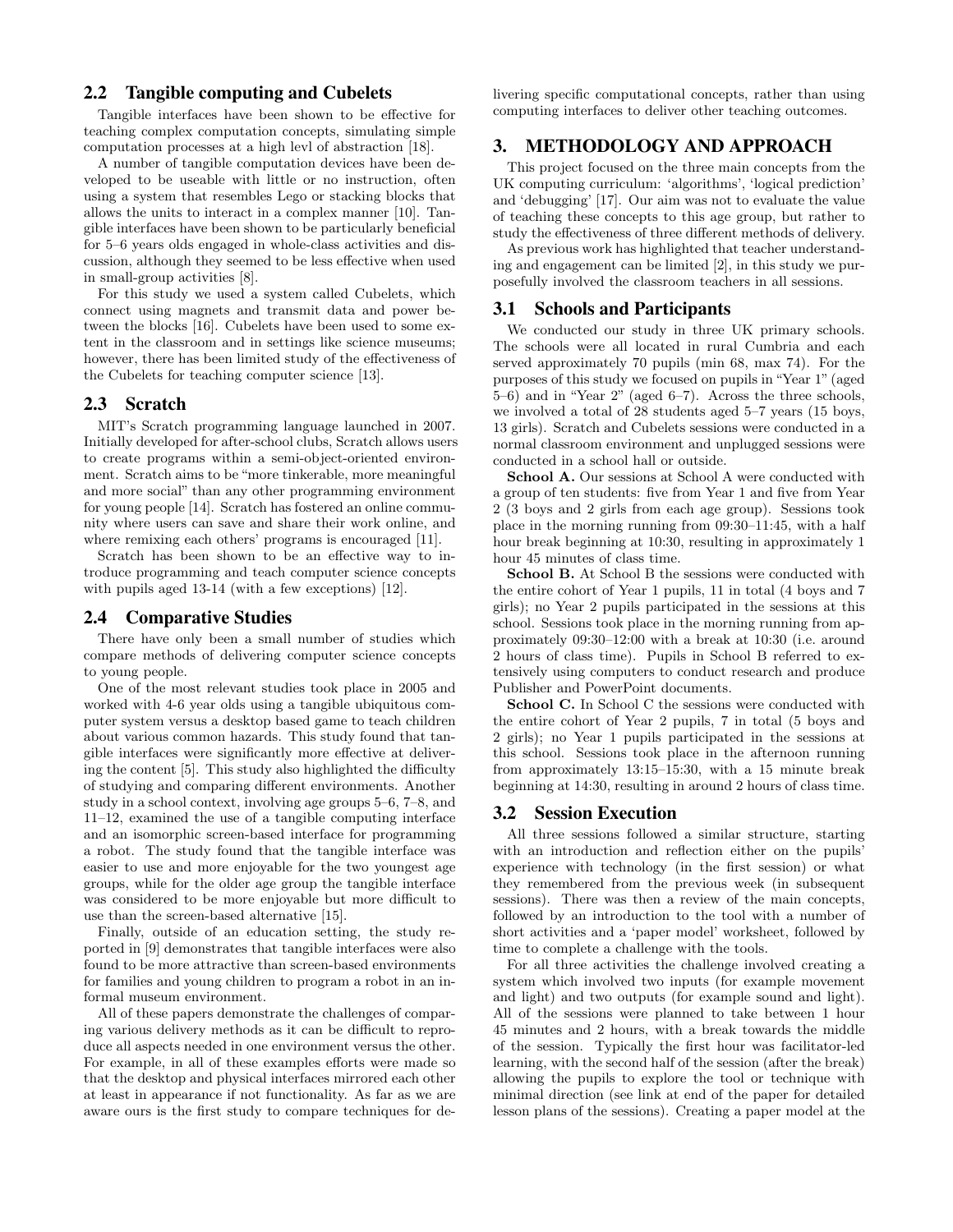halfway point provided an opportunity for the pupils to both demonstrate their understanding of the technique and also make prediction about how to solve the challenges.

The sessions were conducted the following order:

- School A: Cubelets/Unplugged/Scratch;
- School B: Scratch/Cubelets/Unplugged; and
- School C: Unplugged/Cubelets/Scratch.

The first session in each school started with a 15 minute introduction to the terms algorithm, logical prediction and debugging. These terms were explained through the pupils helping the facilitator to write an 'algorithm' for brushing their teeth, they then were asked how they would know if they had successfully brushed your teeth (logical prediction). Finally they were asked to close their eyes and go through the algorithm step by step, 'debugging' the algorithm.

Although this entire process was not repeated at the beginning of following sessions the pupils were given a chance to 'refresh' what these concepts meant in subsequent session. They were also given a chance to recall what they had done or learned from the previous session.

#### *3.2.1 Unplugged*

In these sessions the pupils were introduced to the concept of 'inputs' and 'outputs' through the game of 'Simon Says'. The pupils were then split into pairs with one person as an output (wearing a blindfold) and the other an input (told to respond to a hand signal from the facilitator). The pupils then sent a signal by holding hands. The pupils were then introduced to the boolean concepts of 'or', 'and', 'xor' and 'not' and with the facilitator created more complex systems which incorporated these concepts. The pupils worked in groups of 4–5 (2 inputs, 1 or 2 logic gates, and one output). To simulate a range of inputs, the facilitator used a range of verbal and visual cues to signal to the 'input' children when to run across to the logic gate. Pupils who were 'outputs' were given a small torch that they turned on or off depending on the signal they received from the logic gate.

#### *3.2.2 Cubelets*

In these sessions, after an introduction to the Cubelets system the class was split into two groups. Each group had a similar set of four 'think' Cubelets, 2 'sense' Cubelets, three 'act' Cubelets and one battery. The groups were initially introduced to all of the output (act) and input (sense) Cubelets and allowed to explore different combinations of them. They were then introduced to the 'think' Cubelets and were able to explore how these cubes changed the behaviour of their creations. As the groups had 3 different inputs they could explore what happened when more than one input was paired with a single output. The pupils were then given a short amount of time to explore different combinations in their small groups.

#### *3.2.3 Scratch*

In these sessions we used the online version of the Scratch software and the pupils worked in pairs. Before the session the facilitator created a number of generic Scratch accounts opened to a prepared  $project<sup>1</sup>$  at the beginning of the session. A select number of Scratch commands were already available in 'workspace' for the pupils to work from. During the Scratch session the pupils were first introduced to the different commands available in Scratch. They were then shown a number of specific commands to move the Scratch cat and allow the sprites to interact.

#### 3.3 Paper Models

Paper models were initially used as a way of assessing the pupils' ability to make logical predictions about algorithms (see Fig. 1). At the halfway point of the session the pupils were asked to use these models to create a representation of what they had already done and also a representation of an algorithm that they had not done. After noting the children's response to the models the research team felt that they could also be used as a proxy for understanding. Details of all paper models are available online for reference<sup>2</sup>.

#### 3.4 Data Collection

Data collection from the pupils was in two forms: paper models and interviews. Paper models were used to assess understanding of the tool, both whether the pupils were able to create a model that would work (based on their knowledge) or reproduce one of the examples they had already created. In each session the pupils had approximately 15 minutes to complete the paper model. The models were marked as either Y (for showed understanding), N (did not show understanding) or M (unclear if there was understanding or not). Maybes included where the model was correct but the pupil couldn't explain it or vice-versa, or where it was difficult to determine if understanding had been gained.

During the final half hour of the session the pupils were interviewed in pairs or as a group of three. They were asked to explain the three concepts and also to rate the session for fun on a scale of 1-10. They were then asked 5 qualitative questions: 1.) What do you think you learned from the activity? 2.) Would you like to do this activity again? 3.) How does this compare to the previous weeks activity/ previous experience with technology? 4.) Do you have any questions about this activity or computer programming in general? 5.) What do you want do next on your project? In transcription the answers to questions 1) and 4) were coded as either pertaining to the concept or the tool of each session. Questions 2) and 3) were used as quantitative measures and the response to question 5) was coded as being either relevant to the session or not.

## 4. FINDINGS AND DATA

Due to the nature of the study, focusing on small rural primary schools, the sample size was relatively small (28 pupils over 9 sessions). Although qualitative and quantitative data was recorded, a greater weight has been put on the qualitative results in combination with the quantitative findings. The main quantitative measures examined were the understanding based on the paper models and the 'fun' scores given by the pupils for the sessions. The data from the interviews was coded based on the pupils' responses as: answered without prompting (3), answered with some prompting (2) or did not provide adequate answer (1).

## 4.1 Findings from Interviews (qualitative)

The results of comprehension scores based on coded interviews are shown in Figure 2.

<sup>1</sup>http://scratch.mit.edu/projects/21482378/

 $\mu^2$ http://dx.doi.org/10.6084/m9.figshare.1381820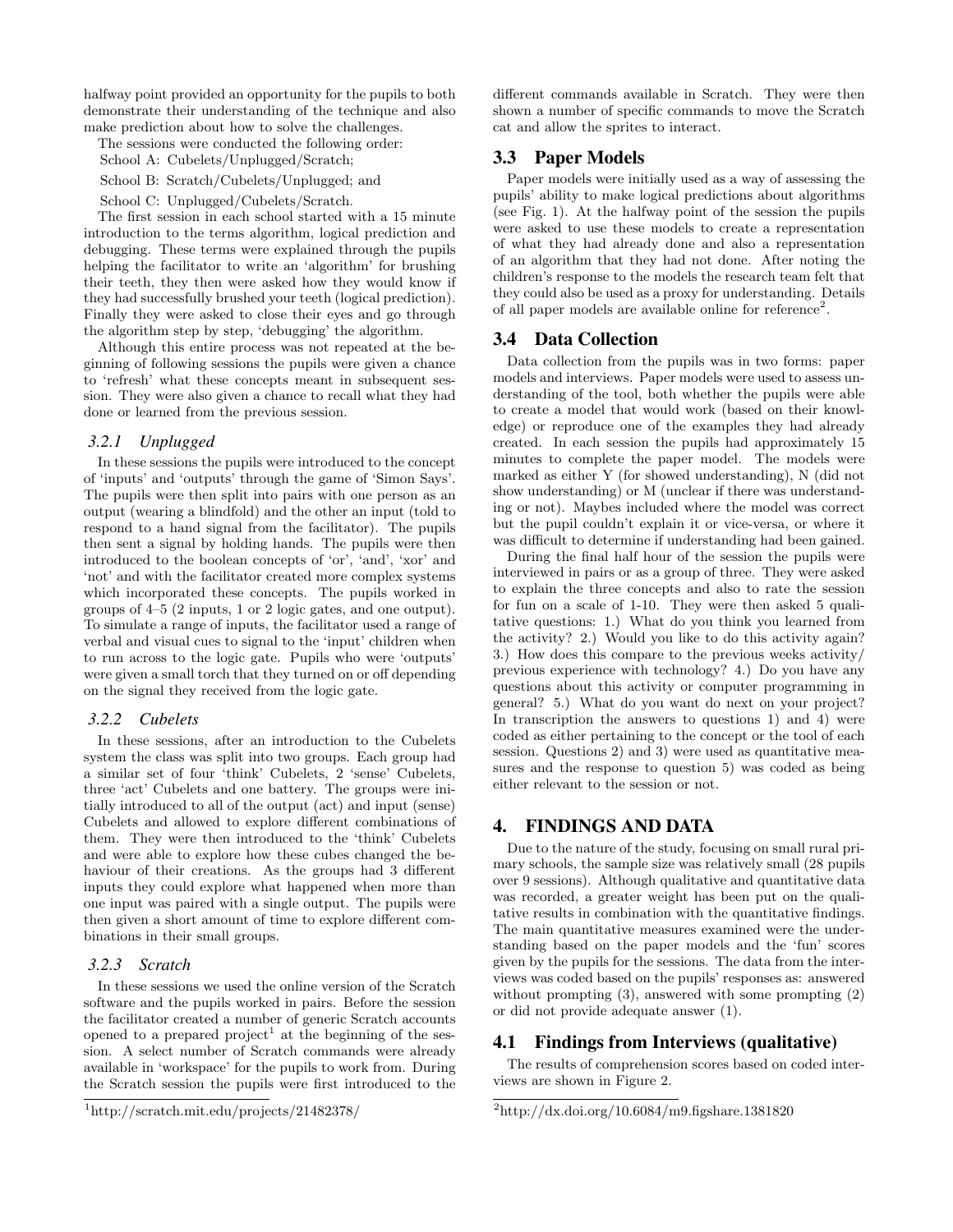

Figure 1: Sample paper models for (a) an unplugged session; (b) a Cubelets session; and (c) a Scratch session. In (a), light input and a distance input go to an 'and' gate which will turn on a light. The model in (b) represents a battery cube, light output and a distance sensor (a functioning circuit), whilst that in (c) represents the commands needed to make the 'Scratch Cat' move left, right and up.



Figure 2: Graph of pupils' understanding, based on coded interviews. The bars are arranged in the order in which the sessions ran in each school. 'C', 'S' and 'U' refer to Cubelets, Scratch and unplugged respectively. The size of a bar segment is calculated by summing the values of the coded interview responses from each student, where 3 means full understanding of that concept and 1 means no understanding. For School A and B, the maximum possible value for each bar segment is 15, while for School C this is 9 (with fewer participants).

In School A, all interviews showed an understanding of the concept of an algorithm. Understanding of logical predictions increases slightly over time, though by the final session it remains low compared to the other two concepts. Understanding of debugging also increases slightly and finishes in line with the understanding of algorithms.

With School B, all pupils could define an algorithm after the first session, though a single outlier seems to have lost this comprehension after session two. School B showed no increase in understanding of the concept of logical prediction, but does show a consistent increase in understanding of debugging. This was, however, at a slower rate than the other schools such that it was not until the final session that the whole group had a full understanding of debugging.

In School C, all interviews showed an understanding of algorithms from the first session and throughout the subsequent sessions. In terms of the logical prediction concept, one interview demonstrates a loss of understanding in the second session (Cubelets) before rising again in the final session. Similarly to the other schools, understanding of debugging increases steadily over time, matching that of algorithms by the end.

The qualitative questions also revealed that, depending on the session, the pupils were more inclined to focus on either the concept or the tool, and that some sessions elicited more relevant questions and next steps than others. When asked "what do you think you learned", out of all 38 interviews pupils primarily answered with 'tool'-based answers after Scratch and with 'concept'-based answers after unplugged; Cubelets sessions meanwhile yielded an even mixture of concept- and tool-based answers.

Finally, we note that the order in which the sessions were carried out does not appear to have affected overall concept understanding as measured by interviews.

## 4.2 Findings from paper models and fun scores (quantitative)

The results for pupil comprehension based on their completion of paper models are summarised in Figure 3. Although the understanding of concepts here for the most part shows a progression from session to session, there is no observable relationship in understanding based on different session orders. School B seemed to grasp the paper models exercise more readily than the other schools; although this may relate to the session order it is possible that it involves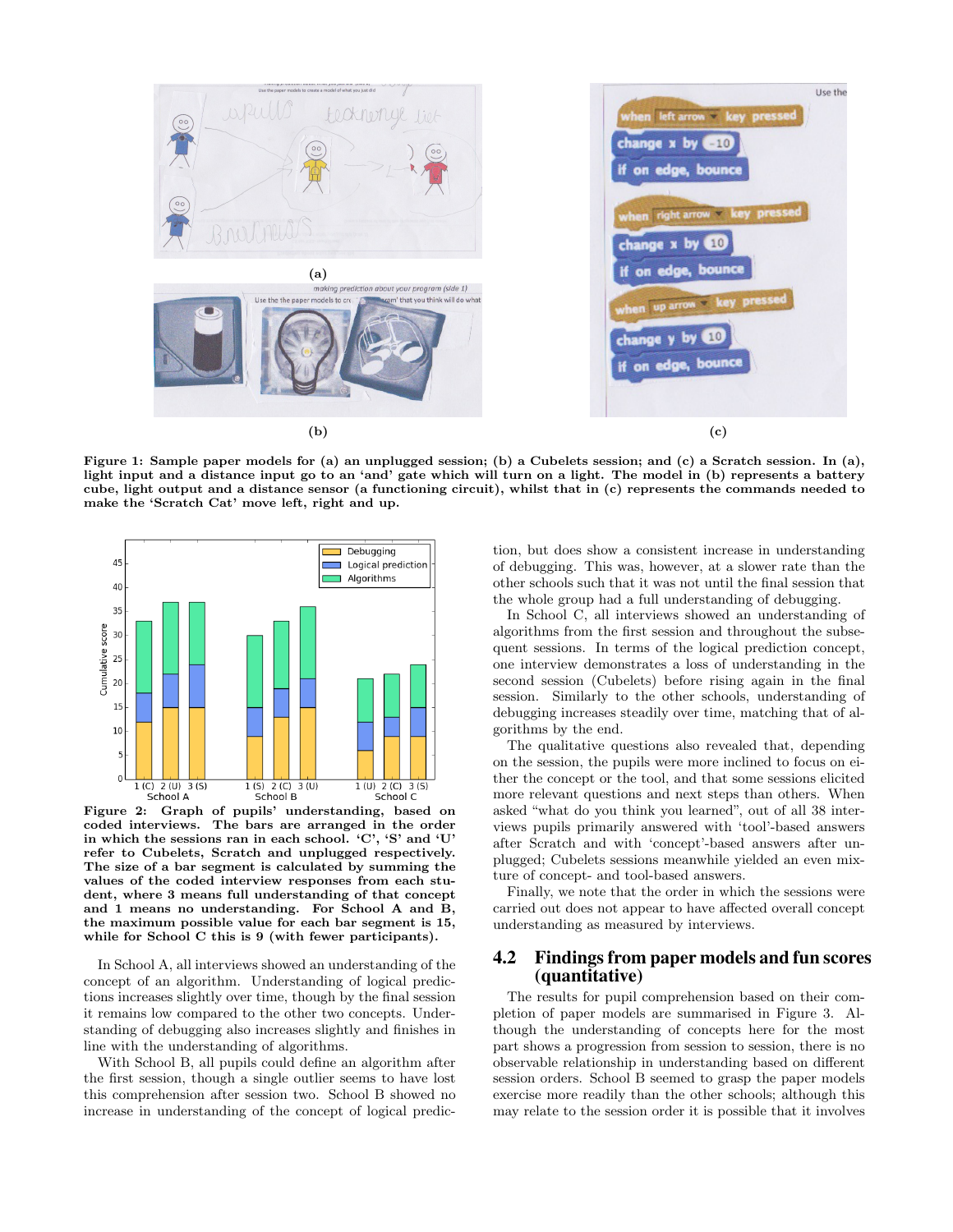

Figure 3: Graph of pupils' concept understanding, based on paper models.

other factors such as using computers more in their regular lessons. Across all schools the paper models revealed the highest level of understanding after the unplugged session.

Breaking down this same data by year group there are some interesting trends that emerge. Among year one pupils (aged 5 and 6) there is a high number of 'maybes' during the Scratch session. This may be due to the greater challenge experienced by the younger students with cutting and pasting the more detailed Scratch elements. Among the year one pupils there is also a strong pattern of greater understanding in the unplugged session. Among year two pupils (aged 6-7) in Scratch the pupils separated evenly into either understanding or not understanding. Half of these older pupils showed understanding with Cubelets and unplugged with a higher number of maybes for Cubelets. In general the year two pupils showed more understanding through the paper models than the year ones; this may indicate that this is a better method of assessing understanding with the older pupils. Although there is not much that can be gained by looking closely at the breakdown of the data by gender, the very strong increase of understanding based on the unplugged paper models among girls is of note.

Our main observation from the 'fun scores' is that they generally decreased over time, presumably due to a decrease in novelty factor of the sessions. Within this general trend it is then interesting to observe that when starting with 'Scratch', the following session (Cubelets) was ranked as more fun. There is also a notable difference for unplugged when it was used first (9.7 highest score recorded) to when it was the last session (6.36 lowest score recorded). Here, it seems when unplugged is put in context of the more 'technological' sessions it is viewed as being less exciting. It can be hypothesised from this that working with the technology carries its own excitement and incentive, so for the children moving from technology to 'unplugged' (effectiveness of delivering concepts aside) feels like a step backwards.

## 5. DISCUSSION AND ANALYSIS 5.1 Delivery of Key Concepts

Algorithm: the pupils understood this concept easily after the initial introduction. When related to instructions (i.e. an algorithm as a list or series of instructions) this concept related to their everyday lives. The pupils found this concept most difficult when it was only related to 'Scratch'; although Scratch is a very capable programming language this may therefore make the delivery of basic concepts more difficult.

Making logical predictions: This was without a doubt the hardest concept for the young people to understand. In most cases even with prompting the pupils were unable to define this concept. Some pupils seemed to be beginning to understand this concept after having Scratch as a third session. This may be because the abstraction that occurs in Scratch makes 'making predictions' an implicit part of the process. Cubelets on the other hand seem to encourage a 'learn through play/exploration' response; this is highly engaging but does not encourage 'making predictions'.

Debugging: In School A and School C, which started with Cubelets and unplugged respectively, the pupils were able to understand the concept of debugging generally after the second session. When starting with Scratch the pupils took an additional session to build up a good understanding of debugging. Although this concept was new to the pupils and did not readily relate to any concept that they were already familiar with, the physicality of 'something going wrong' in the unplugged or Cubelet session allowed the pupils to quickly build up an understanding. Often in Scratch the errors they produced meant the program just did not work (made nothing happen) whereas with unplugged and Cubelets the debugging involved the unexpected happening and the pupils figuring out why.

## 5.2 Learning coded on concepts vs. tools

Based on the coded observations there were two clear trends that show the value of the different tools. After the unplugged session the pupils were most engaged in the concepts of computer science. The unplugged session seemed to demonstrate that young children can be introduced to and engaged in relatively complex ideas. However after the Scratch session the pupils had the most relevant ideas for things to try next. Although Scratch was one of the most difficult tools to implement as a teaching method (and in our experience proved to be the most intimidating method for teachers) it seemed to uniquely engage the pupils' creativity.

## 5.3 Observations based on paper models

The creation of the paper models delivered valuable insights and created a useful break in the session. However, motor skills of younger pupils impaired the creation of these models – the youngest children found the cutting and pasting more difficult and tended to need more than the 15 minutes provided to finish their paper model. Using the paper modeling exercise as a proxy for a level of understanding about the workings of the tool revealed a number of insights. In particular, categorisation of the paper models for learning levels suggested that for girls and younger pupils, the unplugged session was particularly effective in promoting understanding of the concepts.

#### 5.4 Pupil preference

Based on observations and teacher feedback the pupils appeared to enjoy all sessions equally and at the beginning of each session were excited to find out what would be happening. However, the interviews did highlight a difference here such that the strongest determinant of the 'fun score' was the session order. The level of 'technology' involved in the session was also a strong determining factor; when it was not the first session many pupils did not rank the un